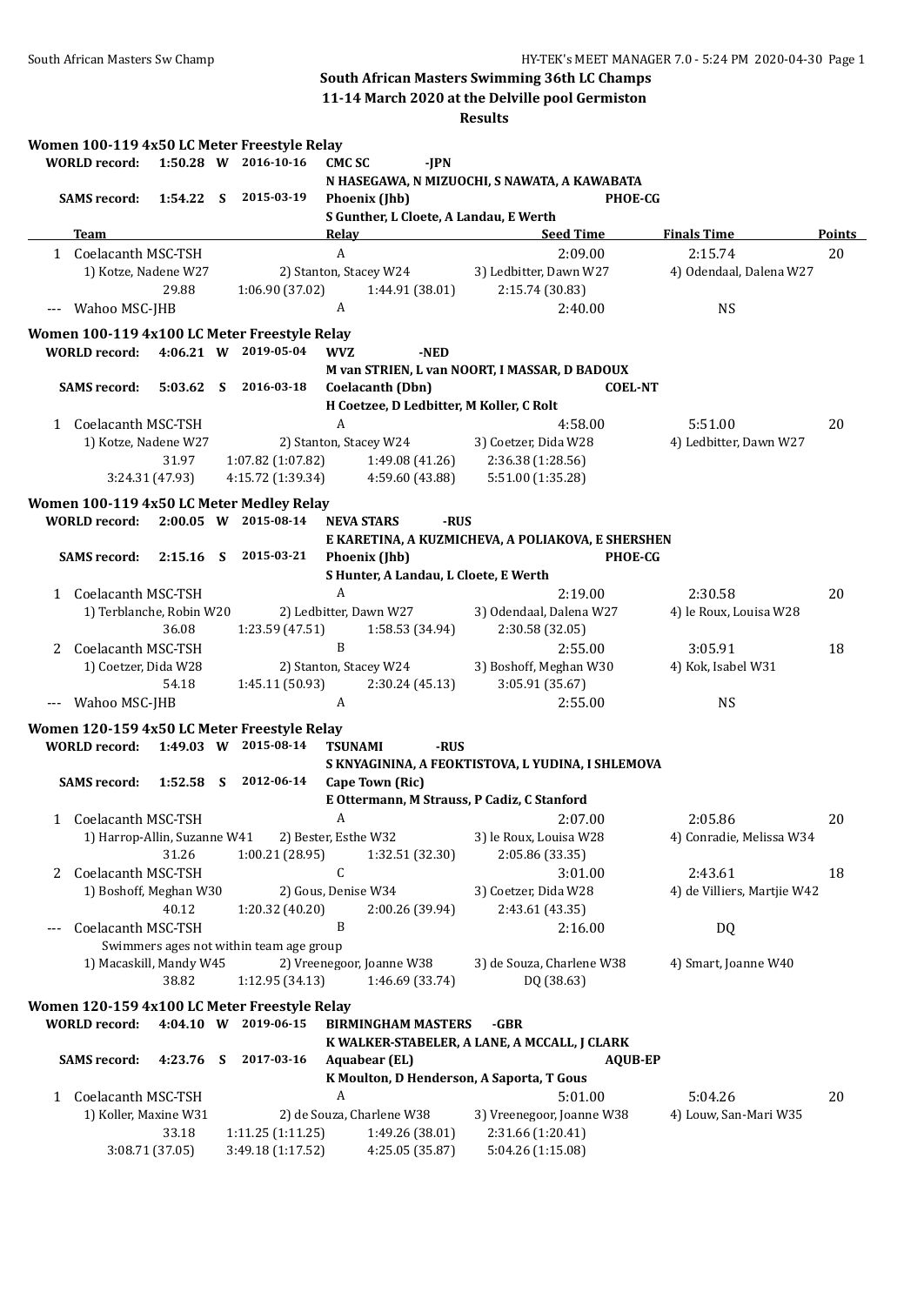# **South African Masters Swimming 36th LC Champs 11-14 March 2020 at the Delville pool Germiston**

|       |                                 |                 |   | (Women 120-159 4x100 LC Meter Freestyle Relay)      |                |                                     |                                                      |                               |    |
|-------|---------------------------------|-----------------|---|-----------------------------------------------------|----------------|-------------------------------------|------------------------------------------------------|-------------------------------|----|
|       | 2 Coelacanth MSC-TSH            |                 |   |                                                     | B              |                                     | 6:11.00                                              | 5:21.38                       | 18 |
|       | 1) Kok, Isabel W31              |                 |   |                                                     |                | 2) Smart, Joanne W40                | 3) Gous, Denise W34                                  | 4) Bester, Esthe W32          |    |
|       | 37.93                           |                 |   | 1:23.65 (1:23.65)                                   |                | 2:04.15 (40.50)                     | 2:48.06 (1:24.41)                                    |                               |    |
|       |                                 | 3:28.22 (40.16) |   | 4:14.11(1:26.05)                                    |                | 4:45.10 (30.99)                     | 5:21.38 (1:07.27)                                    |                               |    |
|       | Wahoo MSC-JHB                   |                 |   |                                                     | B              |                                     | 6:30.00                                              | <b>NS</b>                     |    |
|       |                                 |                 |   | Women 120-159 4x50 LC Meter Medley Relay            |                |                                     |                                                      |                               |    |
|       | <b>WORLD</b> record:            |                 |   | 2:03.42 W 2013-09-22                                |                | <b>KONAMISL</b><br>-JPN             |                                                      |                               |    |
|       |                                 |                 |   |                                                     |                | A DOI, Y MIWA, J ONISHI, J ISHIKAWA |                                                      |                               |    |
|       | <b>SAMS</b> record:             | 2:10.32 S       |   | 2008-04-22                                          |                | Cape Town (Per)                     |                                                      |                               |    |
|       |                                 |                 |   |                                                     |                |                                     | P Cadiz, M Strauss, R Isakov, E Ottermann            |                               |    |
|       | 1 Wahoo MSC-JHB                 |                 |   |                                                     | B              |                                     | 2:15.00                                              | 2:21.05                       | 20 |
|       | 1) Morris, Shirley W38          |                 |   |                                                     |                | 2) vd Berg, Kirsty W42              | 3) Strydom, Cyndi W33                                | 4) Fagan, Jaki W45            |    |
|       |                                 | 35.67           |   | 1:20.03 (44.36)                                     |                | 1:51.50 (31.47)                     | 2:21.05 (29.55)                                      |                               |    |
| 2     | Coelacanth MSC-TSH              |                 |   |                                                     | A              |                                     | 2:29.00                                              | 2:30.14                       | 18 |
|       | 1) Bester, Esthe W32            |                 |   |                                                     |                | 2) Conradie, Melissa W34            | 3) Vreenegoor, Joanne W38                            | 4) Louw, San-Mari W35         |    |
|       |                                 | 37.73           |   | 1:19.77 (42.04)                                     |                | 1:57.98 (38.21)                     | 2:30.14 (32.16)                                      |                               |    |
| 3     | Coelacanth MSC-TSH              |                 |   |                                                     | B              |                                     | 2:33.00                                              | 2:38.88                       | 16 |
|       | 1) Wiehahn, Jana W43            |                 |   |                                                     |                | 2) de Souza, Charlene W38           | 3) Frische, Sabine W34                               | 4) Theron, Sashi W36          |    |
|       |                                 | 37.75           |   | 1:20.58 (42.83)                                     |                | 2:03.35 (42.77)                     | 2:38.88 (35.53)                                      |                               |    |
|       |                                 |                 |   | Women 160-199 4x50 LC Meter Freestyle Relay         |                |                                     |                                                      |                               |    |
|       | <b>WORLD</b> record:            |                 |   | 1:48.44 W 2006-08-08                                |                | -USA<br><b>TEAM TYR</b>             |                                                      |                               |    |
|       |                                 |                 |   |                                                     |                |                                     | S HART, C SAPPEY, A PETTIS-SCOTT, S VON DER LIPPE    |                               |    |
|       | <b>SAMS</b> record:             | 1:57.63         | S | 2013-03-15                                          |                | Cape Town (PE)                      |                                                      |                               |    |
|       |                                 |                 |   |                                                     |                |                                     | M Strauss, L Gannon, P Cadiz, E Ottermann            |                               |    |
|       | 1 Coelacanth MSC-TSH            |                 |   |                                                     | A              |                                     | 1:58.00                                              | 2:00.60                       | 20 |
|       | 1) Verryn, Sabine W59           |                 |   |                                                     |                | 2) Victor, Thilde W38               | 3) Fraatz, Barbara W54                               | 4) Victor-vd Berg, Yvette W41 |    |
|       |                                 | 32.31           |   | 1:00.94 (28.63)                                     |                | 1:32.71 (31.77)                     | 2:00.60 (27.89)                                      |                               |    |
| 2     | Wahoo MSC-JHB                   |                 |   |                                                     | B              |                                     | 2:00.00                                              | 2:02.24                       | 18 |
|       | 1) Strydom, Cyndi W33           |                 |   | 2) Fritz, Debbie W49                                |                |                                     | 3) Morris, Shirley W38                               | 4) Fagan, Jaki W45            |    |
|       |                                 | 29.03           |   | 1:00.94 (31.91)                                     |                | 1:32.70 (31.76)                     | 2:02.24 (29.54)                                      |                               |    |
| 3     | Cape Town MSC-CPT               |                 |   |                                                     | A              |                                     | 2:03.00                                              | 2:03.77                       | 16 |
|       | 1) Cadiz, Perry W44             |                 |   |                                                     |                | 2) Frost, Suzanne W45               | 3) van Breda, Bridget W45                            | 4) Amner, Claire W46          |    |
|       |                                 | 28.93           |   | 1:01.86 (32.93)                                     |                | 1:33.20 (31.34)                     | 2:03.77 (30.57)                                      |                               |    |
|       | 4 PE Masters Aquatics-NMA       |                 |   |                                                     | A              |                                     | 2:10.00                                              | 2:08.31                       | 14 |
|       | 1) Gous, Tracy W44              |                 |   |                                                     |                | 2) Henderson, Delwen W32            | 3) Young, Margie W46                                 | 4) Saporta, Antonelle W40     |    |
|       |                                 | 29.74           |   | 1:01.29(31.55)                                      |                | 1:36.29 (35.00)                     | 2:08.31 (32.02)                                      |                               |    |
| 5     | Synergy MSC-ETH                 |                 |   |                                                     | $\overline{A}$ |                                     | 2:03.00                                              | 2:12.06                       | 12 |
|       | 1) Maritz, Jani W35             |                 |   | 2) Cook, Wendy W50                                  |                |                                     | 3) Hambloch, Carina W41                              | 4) Ralfe, Sally W47           |    |
|       |                                 | 35.10           |   | 1:08.88 (33.78)                                     |                | 1:41.51 (32.63)                     | 2:12.06 (30.55)                                      |                               |    |
| 6     | Waterborn SC - Masters-JHB      |                 |   |                                                     | A              |                                     | 2:07.00                                              | 2:24.45                       | 10 |
|       | 1) Naude, Caren W53             |                 |   |                                                     |                | 2) Kennedy, Karen W54               | 3) Tudorich-Ghemo, Danielle W43 4) Ross, Tannith W33 |                               |    |
|       |                                 | 36.80           |   | 1:12.07 (35.27)                                     |                | 1:51.68 (39.61)                     | 2:24.45 (32.77)                                      |                               |    |
| 7     | Phoenix MSC-JHB                 |                 |   |                                                     | C              |                                     | 2:27.00                                              | 2:29.11                       | 8  |
|       |                                 |                 |   | 1) Cruickshanks, Sally-Anne W43 2) Pearse, Nina W45 |                |                                     | 3) Callanan, Lynne W55                               | 4) Wantenaar, Lara W39        |    |
|       |                                 | 43.91           |   | 1:20.06 (36.15)                                     |                | 1:57.36 (37.30)                     | 2:29.11 (31.75)                                      |                               |    |
| 8     | Masters East Gauteng Aquatics-E |                 |   |                                                     | A              |                                     | 2:26.00                                              | 2:30.68                       | 6  |
|       | 1) van Biljon, Deidre W48       |                 |   |                                                     |                | 2) van Rooyen, Christina W44        | 3) de Montille, Nicole W44                           | 4) Heynes, Rox W37            |    |
|       |                                 | 35.31           |   | 1:14.58 (39.27)                                     |                | 1:52.43 (37.85)                     | 2:30.68 (38.25)                                      |                               |    |
|       | Synergy MSC-ETH                 |                 |   |                                                     | B              |                                     | 2:21.00                                              | <b>NS</b>                     |    |
|       | Fish Eagles MSC-EDD             |                 |   |                                                     | A              |                                     | 2:17.84                                              | <b>NS</b>                     |    |
|       | 1) Bishop, Pippy W38            |                 |   |                                                     |                | 2) Wallace, Mandi W59               | 3) Roos, Moneque W37                                 | 4) Osborne, Tanya W47         |    |
| $---$ | Coelacanth MSC-TSH              |                 |   |                                                     | B              |                                     | 2:25.00                                              | <b>NS</b>                     |    |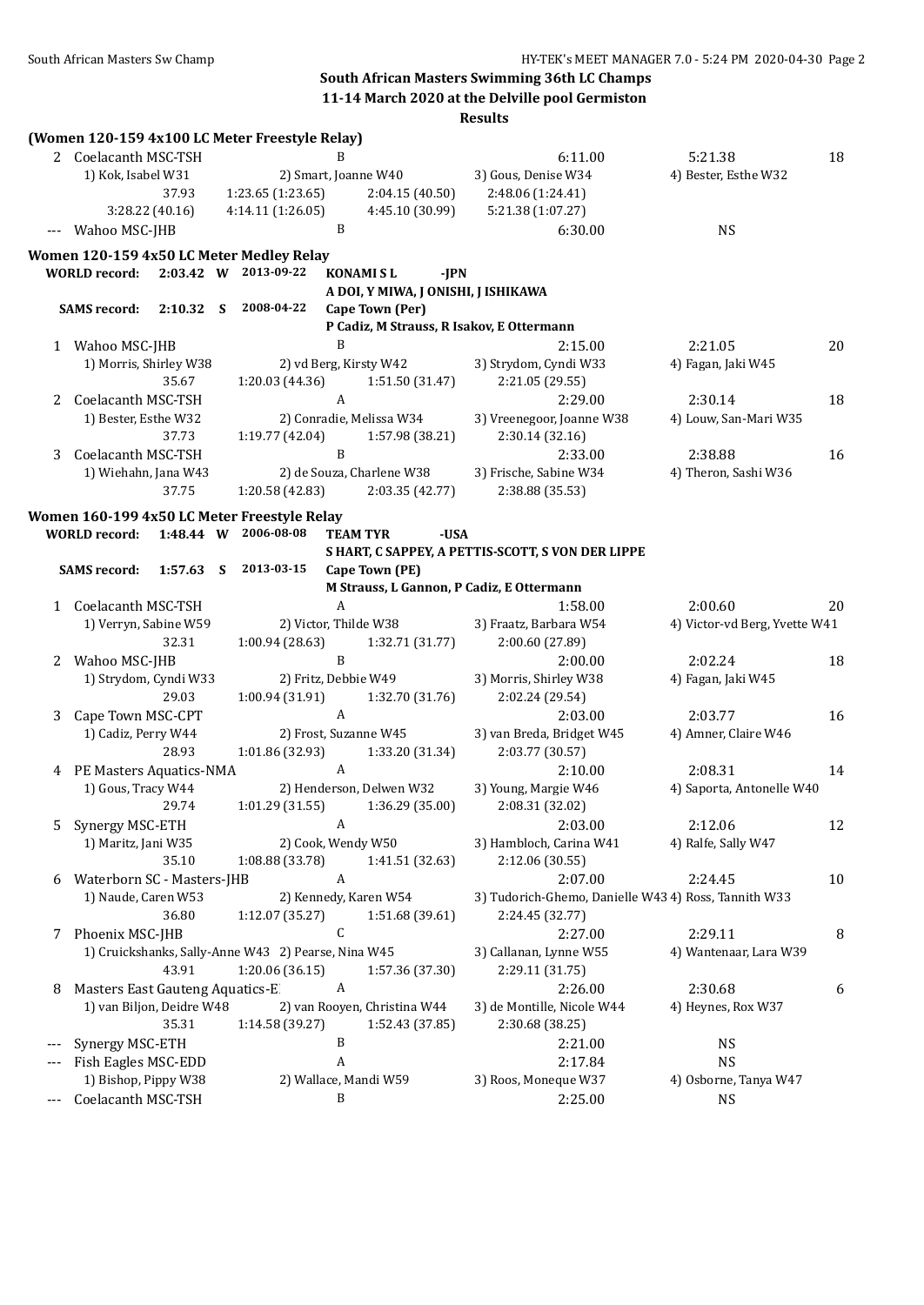**11-14 March 2020 at the Delville pool Germiston**

|    |                            |                 |   | Women 160-199 4x100 LC Meter Freestyle Relay |                  |                                           |                                                        |                 |                                |    |
|----|----------------------------|-----------------|---|----------------------------------------------|------------------|-------------------------------------------|--------------------------------------------------------|-----------------|--------------------------------|----|
|    | <b>WORLD</b> record:       |                 |   | 4:06.90 W 2015-06-14                         |                  | NORTH CAROLINA MASTERS - USA              |                                                        |                 |                                |    |
|    |                            |                 |   |                                              |                  | E BRAUN, J STRINGER, A UHL, K LINDAUER    |                                                        |                 |                                |    |
|    | <b>SAMS</b> record:        | 4:37.60         | S | 2016-03-18                                   |                  | Cape Town (Dbn)                           |                                                        | <b>CPTW-WP</b>  |                                |    |
|    |                            |                 |   |                                              |                  |                                           | M Strauss, L Gannon, B van Breda, T Osborne            |                 |                                |    |
|    | 1 PE Masters Aquatics-NMA  |                 |   |                                              | $\boldsymbol{A}$ |                                           | 4:42.00                                                |                 | 4:44.97                        | 20 |
|    | 1) Gous, Tracy W44         |                 |   |                                              |                  | 2) Henderson, Delwen W32                  | 3) Bosman, Denise W61                                  |                 | 4) Saporta, Antonelle W40      |    |
|    |                            | 31.62           |   | 1:07.91 (1:07.91)                            |                  | 1:41.43 (33.52)                           | 2:18.08 (1:10.17)                                      |                 |                                |    |
|    |                            | 2:55.02 (36.94) |   | 3:33.55 (1:15.47)                            |                  | 4:08.28 (34.73)                           | 4:44.97 (1:11.42)                                      |                 |                                |    |
|    | 2 Wahoo MSC-JHB            |                 |   |                                              | A                |                                           | 5:05.00                                                |                 | 4:55.34                        | 18 |
|    | 1) Strydom, Cyndi W33      |                 |   |                                              |                  | 2) Zografos, Ioanna W45                   | 3) Morris, Shirley W38                                 |                 | 4) Fagan, Jaki W45             |    |
|    |                            | 30.87           |   | 1:03.78(1:03.78)                             |                  | 1:44.87 (41.09)                           | 2:34.41 (1:30.63)                                      |                 |                                |    |
|    |                            | 3:08.07 (33.66) |   | 3:48.45 (1:14.04)                            |                  | 4:19.26 (30.81)                           | 4:55.34 (1:06.89)                                      |                 |                                |    |
| 3  | Phoenix MSC-JHB            |                 |   |                                              | $\mathsf C$      |                                           | 5:11.00                                                |                 | 5:03.91                        | 16 |
|    | 1) Hulley, Charlotte W50   |                 |   |                                              |                  | 2) Callanan, Lynne W55                    | 3) Wantenaar, Lara W39                                 |                 | 4) Hunkin, Jaydene W24         |    |
|    |                            | 37.78           |   | 1:20.31 (1:20.31)                            |                  | 2:00.79 (40.48)                           | 2:43.89 (1:23.58)                                      |                 |                                |    |
|    |                            | 3:17.32 (33.43) |   | 3:54.43 (1:10.54)                            |                  | 4:27.78 (33.35)                           | 5:03.91 (1:09.48)                                      |                 |                                |    |
| 4  | Synergy MSC-ETH            |                 |   |                                              | $\boldsymbol{A}$ |                                           | 4:43.00                                                |                 | 5:18.51                        | 14 |
|    | 1) Frenzel, Petra W51      |                 |   | 2) Maritz, Jani W35                          |                  |                                           | 3) Hambloch, Carina W41                                |                 | 4) Ralfe, Sally W47            |    |
|    |                            | 39.77           |   | 1:31.09 (1:31.09)                            |                  | 2:07.57 (36.48)                           | 2:50.16 (1:19.07)                                      |                 |                                |    |
|    |                            | 3:24.11 (33.95) |   | 4:01.96(1:11.80)                             |                  | 4:38.25 (36.29)                           | 5:18.51 (1:16.55)                                      |                 |                                |    |
|    |                            |                 |   | Women 160-199 4x50 LC Meter Medley Relay     |                  |                                           |                                                        |                 |                                |    |
|    | <b>WORLD</b> record:       | $2:04.75$ W     |   | 2006-08-08                                   |                  | <b>TEAM TYR</b><br>-USA                   |                                                        |                 |                                |    |
|    |                            |                 |   |                                              |                  |                                           | J STEIN, S VON DER LIPPE, B CLEARY, C SAPPEY           |                 |                                |    |
|    | <b>SAMS</b> record:        | 2:12.58         | S | 2019-03-22                                   |                  | Cape Town (PE)                            |                                                        | <b>CPTW-CPT</b> |                                |    |
|    |                            |                 |   |                                              |                  | T Stanford, B van Breda, K Nurse, P Cadiz |                                                        |                 |                                |    |
|    | 1 Cape Town MSC-CPT        |                 |   |                                              | $\boldsymbol{A}$ |                                           | 2:15.00                                                |                 | 2:16.66                        | 20 |
|    | 1) Cadiz, Perry W44        |                 |   |                                              |                  | 2) van Breda, Bridget W45                 | 3) Ottermann, Edith W54                                |                 | 4) Amner, Claire W46           |    |
|    |                            | 33.93           |   | 1:13.54 (39.61)                              |                  | 1:45.61 (32.07)                           | 2:16.66 (31.05)                                        |                 |                                |    |
| 2  | Coelacanth MSC-TSH         |                 |   |                                              | A                |                                           | 2:13.00                                                |                 | 2:20.39                        | 18 |
|    | 1) Fraatz, Barbara W54     |                 |   |                                              |                  | 2) Harrop-Allin, Suzanne W41              | 3) Koller, Maxine W31                                  |                 | 4) Victor-vd Berg, Yvette W41  |    |
|    |                            | 40.87           |   | 1:19.63 (38.76)                              |                  | 1:52.88 (33.25)                           | 2:20.39 (27.51)                                        |                 |                                |    |
| 3  | PE Masters Aquatics-NMA    |                 |   |                                              | A                |                                           | 2:23.00                                                |                 | 2:25.17                        | 16 |
|    | 1) Henderson, Delwen W32   |                 |   |                                              |                  | 2) Viljoen, Sharon W49                    | 3) Gous, Tracy W44                                     |                 | 4) Saporta, Antonelle W40      |    |
|    |                            | 37.50           |   | 1:21.88 (44.38)                              |                  | 1:52.73 (30.85)                           | 2:25.17 (32.44)                                        |                 |                                |    |
| 4  | Synergy MSC-ETH            |                 |   |                                              | $\boldsymbol{A}$ |                                           | 2:18.00                                                |                 | 2:26.76                        | 14 |
|    | 1) Hambloch, Carina W41    |                 |   |                                              |                  | 2) van Bassen, Carryl W56                 | 3) Cook, Wendy W50                                     |                 | 4) Ralfe, Sally W47            |    |
|    |                            | 37.16           |   | 1:22.24 (45.08)                              |                  | 1:57.40 (35.16)                           | 2:26.76 (29.36)                                        |                 |                                |    |
| 5. | Cape Town MSC-CPT          |                 |   |                                              | $\, {\bf B}$     |                                           | 2:25.00                                                |                 | 2:27.82                        | 12 |
|    | 1) Bihl, Kate W50          |                 |   |                                              |                  | 2) Steenkamp, Aletta W34                  | 3) Frost, Suzanne W45                                  |                 | 4) Gannon, Leigh W47           |    |
|    |                            | 37.69           |   | 1:19.85(42.16)                               |                  | 1:55.61 (35.76)                           | 2:27.82 (32.21)                                        |                 |                                |    |
| 6  | Synergy MSC-ETH            |                 |   |                                              | $\, {\bf B}$     |                                           | 2:50.00                                                |                 | 2:47.73                        | 10 |
|    | 1) McBey, Alison W49       |                 |   | 2) Maritz, Jani W35                          |                  |                                           | 3) Frenzel, Petra W51                                  |                 | 4) Thompson, Terry W58         |    |
|    |                            | 42.53           |   | 1:27.83 (45.30)                              |                  | 2:09.40 (41.57)                           | 2:47.73 (38.33)                                        |                 |                                |    |
| 7  | Coelacanth MSC-TSH         |                 |   |                                              | B                |                                           | 2:46.00                                                |                 | 3:00.29                        | 8  |
|    | 1) Terblanche, Ingrid W55  |                 |   |                                              |                  | 2) Macaskill, Mandy W45                   | 3) Cairns, Jenny W47                                   |                 | 4) Venter, Karen W46           |    |
|    |                            | 55.32           |   | 1:43.58 (48.26)                              |                  | 2:22.26 (38.68)                           | 3:00.29 (38.03)                                        |                 |                                |    |
|    | Waterborn SC - Masters-JHB |                 |   |                                              | A                |                                           | 2:43.00                                                |                 |                                |    |
| 8  |                            |                 |   |                                              |                  | 2) du Rand, Dawn W61                      | 3) Adam, Wendy W51                                     |                 | 3:08.17<br>4) Naude, Caren W53 | 6  |
|    | 1) Ross, Tannith W33       |                 |   |                                              |                  |                                           |                                                        |                 |                                |    |
|    |                            | 52.91           |   | 1:54.90 (1:01.99)                            |                  | 2:30.65 (35.75)                           | 3:08.17 (37.52)                                        |                 |                                |    |
| 9  | Coelacanth MSC-TSH         |                 |   |                                              | C                |                                           | 3:16.00                                                |                 | 3:19.21                        | 4  |
|    | 1) Grobler, Jana W55       |                 |   |                                              |                  | 2) Struwig, Nicky W48                     | 3) de Villiers, Martjie W42                            |                 | 4) Sharp, Debbie W53           |    |
|    |                            | 1:00.57         |   | 1:47.71 (47.14)                              |                  | 2:36.00 (48.29)                           | 3:19.21 (43.21)                                        |                 |                                |    |
|    | Phoenix MSC-JHB            |                 |   |                                              | C                |                                           | 3:00.00                                                |                 | <b>NS</b>                      |    |
|    | 1) Pearse, Nina W45        |                 |   |                                              |                  |                                           | 2) Cruickshanks, Sally-Anne W43 3) Hunkin, Jaydene W24 |                 | 4) Hulley, Charlotte W50       |    |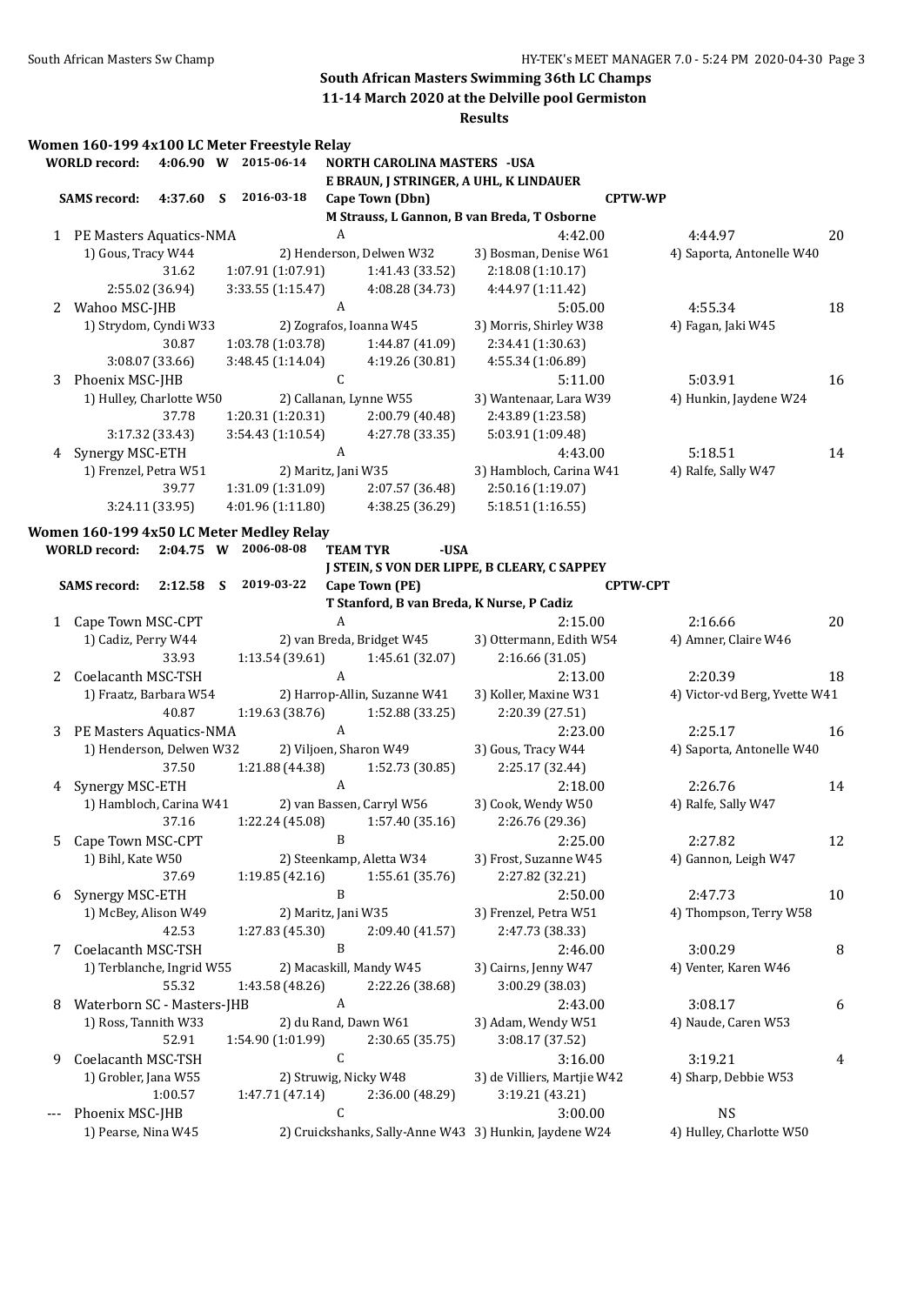**11-14 March 2020 at the Delville pool Germiston**

**Results**

#### **Women 200-239 4x50 LC Meter Freestyle Relay**

|    | <b>WORLD</b> record:          |                 |   | 1:56.04 W 2011-03-19                         |              | <b>CAPE TOWN MASTERS</b>    | -RSA                                         |                            |    |
|----|-------------------------------|-----------------|---|----------------------------------------------|--------------|-----------------------------|----------------------------------------------|----------------------------|----|
|    |                               |                 |   |                                              |              |                             | S KRUGER, C STANFORD, M STRAUSS, E OTTERMANN |                            |    |
|    | <b>SAMS</b> record:           | 1:56.04         | S | 2011-03-19                                   |              | Cape Town (Oud)             |                                              |                            |    |
|    |                               |                 |   |                                              |              |                             | S Kruger, C Stanford, M Strauss, E Ottermann |                            |    |
|    | 1 Cape Town MSC-CPT           |                 |   |                                              | A            |                             | 2:11.00                                      | 2:18.42                    | 20 |
|    | 1) Bihl, Kate W50             |                 |   |                                              |              | 2) Landman, Ingrid W53      | 3) Winfield, Melinda W59                     | 4) Gannon, Leigh W47       |    |
|    |                               | 32.76           |   | 1:07.11 (34.35)                              |              | 1:46.54 (39.43)             | 2:18.42 (31.88)                              |                            |    |
|    | 2 Coelacanth MSC-TSH          |                 |   |                                              | A            |                             | 2:12.00                                      | 2:20.16                    | 18 |
|    | 1) Dorlas, Sandra W54         |                 |   |                                              |              | 2) Cairns, Jenny W47        | 3) Boshoff, Anneke W48                       | 4) Wiese, Yolandi W54      |    |
|    |                               | 37.78           |   | 1:13.37 (35.59)                              |              | 1:46.97 (33.60)             | 2:20.16 (33.19)                              |                            |    |
| 3  | Free State MSC-MAN            |                 |   |                                              | A            |                             | 1:48.00                                      | 2:27.29                    | 16 |
|    | 1) Pieterse, Grethel W40      |                 |   |                                              |              | 2) van Niekerk, Carolyn W47 | 3) Richards, Lynette W62                     | 4) Lion-Cachet, Amelia W65 |    |
|    |                               | 34.09           |   | 1:12.65 (38.56)                              |              | 1:51.26 (38.61)             | 2:27.29 (36.03)                              |                            |    |
| 4  | Wahoo MSC-JHB                 |                 |   |                                              | $\mathsf C$  |                             | 2:45.00                                      | 2:34.53                    | 14 |
|    | 1) Candy, Nikki W38           |                 |   |                                              |              | 2) Alder, Elaine W63        | 3) Bridges, Carole W58                       | 4) Scott, Deb W58          |    |
|    |                               | 39.03           |   | 1:17.59 (38.56)                              |              | 2:00.84 (43.25)             | 2:34.53 (33.69)                              |                            |    |
| 5. | Coelacanth MSC-TSH            |                 |   |                                              | B            |                             | 2:31.00                                      | 2:53.45                    | 12 |
|    | 1) Grobler, Jana W55          |                 |   |                                              |              | 2) Dredge, Paula W48        |                                              |                            |    |
|    |                               | 44.17           |   |                                              |              |                             | 3) Sharp, Debbie W53                         | 4) Venter, Karen W46       |    |
|    |                               |                 |   | 1:32.63(48.46)                               | ${\bf D}$    | 2:14.76 (42.13)             | 2:53.45 (38.69)                              |                            |    |
|    | 6 Wahoo MSC-JHB               |                 |   |                                              |              |                             | 3:20.00                                      | 3:21.37                    | 10 |
|    | 1) Gilmartin, Theresa W62     |                 |   |                                              |              | 2) O'Mahony, Pearl W43      | 3) Cronje, Anet W59                          | 4) Murray, Sandy W60       |    |
|    |                               | 47.72           |   | 1:43.19 (55.47)                              |              | 2:34.38 (51.19)             | 3:21.37 (46.99)                              |                            |    |
|    | Coelacanth MSC-TSH            |                 |   |                                              | $\mathsf{C}$ |                             | 3:09.00                                      | <b>NS</b>                  |    |
|    |                               |                 |   | Women 200-239 4x100 LC Meter Freestyle Relay |              |                             |                                              |                            |    |
|    | <b>WORLD</b> record:          |                 |   | 4:20.68 W 2013-03-14                         |              | <b>CAPE TOWN</b><br>-RSA    |                                              |                            |    |
|    |                               |                 |   |                                              |              |                             | S KRUGER, C STANFORD, E OTTERMANN, P CADIZ   |                            |    |
|    | <b>SAMS</b> record:           | 4:20.68         | S | 2013-03-14                                   |              | Cape Town (PE)              |                                              |                            |    |
|    |                               |                 |   |                                              |              |                             | S Kruger, C Stanford, E Ottermann, P Cadiz   |                            |    |
|    | 1 Cape Town MSC-CPT           |                 |   |                                              | A            |                             | 4:35.00                                      | 4:37.63                    | 20 |
|    | 1) Cadiz, Perry W44           |                 |   |                                              |              | 2) van Breda, Bridget W45   | 3) Ottermann, Edith W54                      | 4) Degenaar, Jean W60      |    |
|    |                               | 31.11           |   | 1:05.04(1:05.04)                             |              | 1:38.05 (33.01)             | 2:13.47 (1:08.43)                            |                            |    |
|    |                               | 2:49.12 (35.65) |   | 3:28.14 (1:14.67)                            |              | 4:01.14(33.00)              | 4:37.63 (1:09.49)                            |                            |    |
| 2  | Coelacanth MSC-TSH            |                 |   |                                              | A            |                             | 4:51.00                                      | 4:54.53                    | 18 |
|    | 1) Victor-vd Berg, Yvette W41 |                 |   |                                              |              | 2) Dorlas, Sandra W54       | 3) Wiese, Yolandi W54                        | 4) Fraatz, Barbara W54     |    |
|    |                               | 29.08           |   | 1:01.05(1:01.05)                             |              | 1:41.49 (40.44)             | 2:26.57 (1:25.52)                            |                            |    |
|    |                               | 3:02.39 (35.82) |   | 3:42.78 (1:16.21)                            |              | 4:16.60 (33.82)             | 4:54.53 (1:11.75)                            |                            |    |
| 3  | Cape Town MSC-CPT             |                 |   |                                              | B            |                             | 4:55.00                                      | 5:20.37                    | 16 |
|    |                               |                 |   |                                              |              | 2) Landman, Ingrid W53      | 3) Gannon, Leigh W47                         |                            |    |
|    | 1) Coetzee, Diane W65         |                 |   |                                              |              |                             |                                              | 4) Frost, Suzanne W45      |    |
|    |                               | 34.69           |   | 1:13.42 (1:13.42)                            |              | 1:50.34 (36.92)             | 2:32.35 (1:18.93)                            |                            |    |
|    |                               | 3:14.67 (42.32) |   | 4:01.81 (1:29.46)                            |              | 4:39.05 (37.24)             | 5:20.37 (1:18.56)                            |                            |    |
| 4  | PE Masters Aquatics-NMA       |                 |   |                                              | A            |                             | 5:25.00                                      | 5:47.06                    | 14 |
|    | 1) Reen, Patricia W63         |                 |   |                                              |              | 2) Young, Margie W46        | 3) Donian, Chere W56                         | 4) Viljoen, Sharon W49     |    |
|    |                               | 40.59           |   | 1:25.65 (1:25.65)                            |              | 2:07.84 (42.19)             | 2:53.34 (1:27.69)                            |                            |    |
|    |                               | 3:37.40 (44.06) |   | 4:26.71 (1:33.37)                            |              | 5:04.51 (37.80)             | 5:47.06 (1:20.35)                            |                            |    |
| 5  | Synergy MSC-ETH               |                 |   |                                              | A            |                             | 5:57.00                                      | 6:13.51                    | 12 |
|    | 1) Lloyd, Dawn W62            |                 |   |                                              |              | 2) Thompson, Terry W58      | 3) McBey, Alison W49                         | 4) van Bassen, Carryl W56  |    |
|    |                               | 52.14           |   | 1:50.64 (1:50.64)                            |              | 2:34.16 (43.52)             | 3:21.27 (1:30.63)                            |                            |    |
|    |                               | 4:01.39 (40.12) |   | 4:45.64 (1:24.37)                            |              | 5:27.41 (41.77)             | 6:13.51 (1:27.87)                            |                            |    |
|    | Free State MSC-MAN            |                 |   |                                              | A            |                             | 5:45.00                                      | <b>NS</b>                  |    |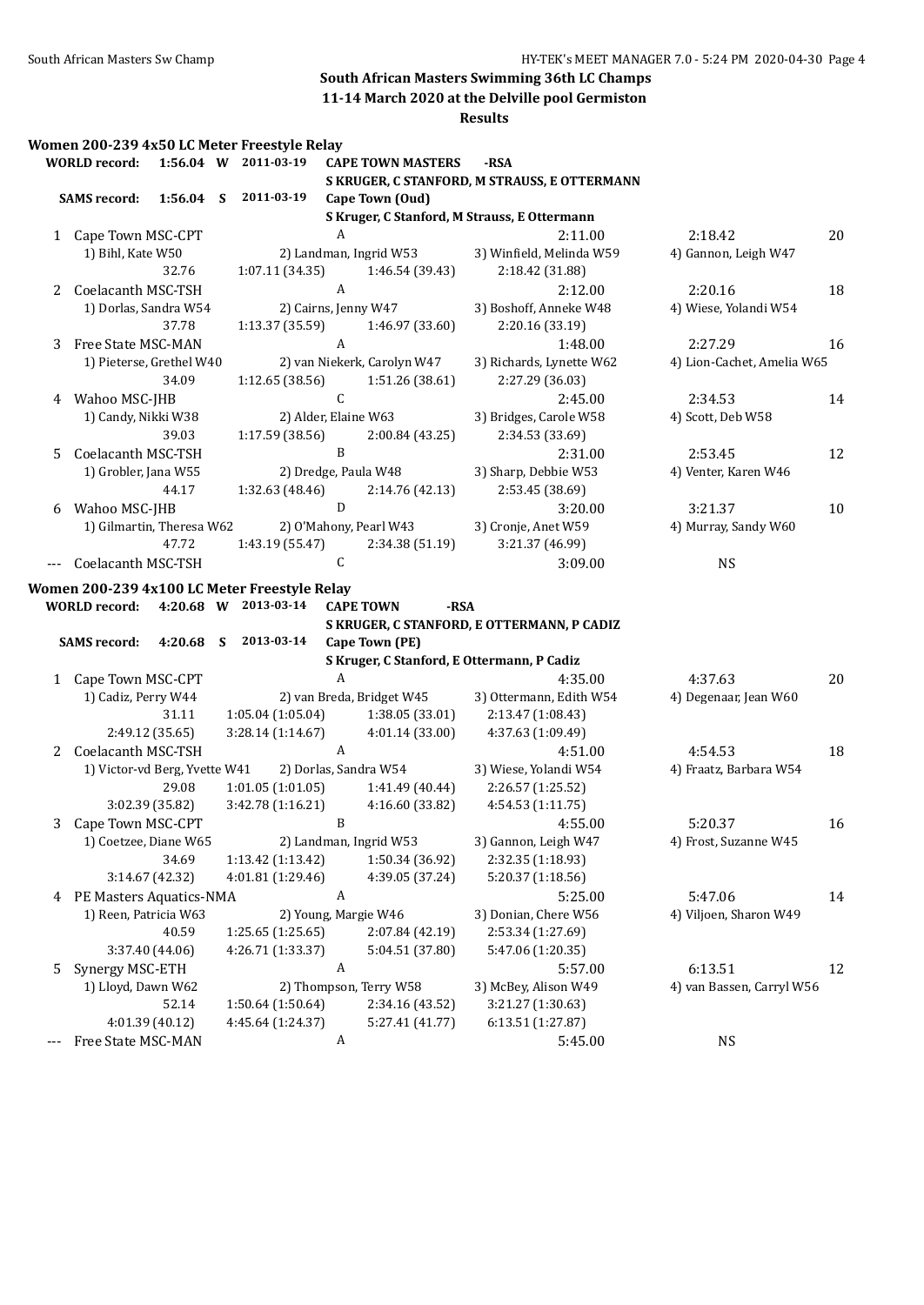**11-14 March 2020 at the Delville pool Germiston**

|   |                                 |             | Women 200-239 4x50 LC Meter Medley Relay    |                  |                                             |                                                |                            |    |
|---|---------------------------------|-------------|---------------------------------------------|------------------|---------------------------------------------|------------------------------------------------|----------------------------|----|
|   | <b>WORLD</b> record:            |             | 2:10.98 W 2008-08-17                        |                  | <b>OREGON MASTERS</b>                       | -USA                                           |                            |    |
|   |                                 |             |                                             |                  |                                             | K ANDRUS-HUGHES, B OBLETZ, A DELMAGE, R PARISI |                            |    |
|   | <b>SAMS</b> record:             | 2:17.21 S   | 2008-03-14                                  |                  | Cape Town (Dbn)                             |                                                |                            |    |
|   |                                 |             |                                             |                  |                                             | D Coetzee, G McCarney, E Ottermann, S Kruger   |                            |    |
|   | 1 Coelacanth MSC-TSH            |             |                                             | A                |                                             | 2:29.00                                        | 2:35.29                    | 20 |
|   | 1) Boshoff, Anneke W48          |             |                                             |                  | 2) Trusler, Ingrid W61                      | 3) Foster, Kim W61                             | 4) Verryn, Sabine W59      |    |
|   |                                 | 40.07       | 1:25.01 (44.94)                             |                  | 2:02.75 (37.74)                             | 2:35.29 (32.54)                                |                            |    |
|   | 2 PE Masters Aquatics-NMA       |             |                                             | A                |                                             | 2:42.00                                        | 2:45.73                    | 18 |
|   | 1) Harington, Reinette W67      |             |                                             |                  | 2) Young, Margie W46                        | 3) Reen, Patricia W63                          | 4) Bosman, Denise W61      |    |
|   |                                 | 46.23       | 1:32.64 (46.41)                             |                  | 2:10.72 (38.08)                             | 2:45.73 (35.01)                                |                            |    |
| 3 | Wahoo MSC-JHB                   |             |                                             | $\mathsf C$      |                                             | 2:50.00                                        | 2:59.02                    | 16 |
|   | 1) Scott, Deb W58               |             |                                             |                  | 2) Fritz, Debbie W49                        | 3) Bridges, Carole W58                         | 4) Candy, Nikki W38        |    |
|   |                                 | 41.05       | 1:27.04 (45.99)                             |                  | 2:20.33 (53.29)                             | 2:59.02 (38.69)                                |                            |    |
| 4 | Free State MSC-MAN              |             |                                             | A                |                                             | 2:55.00                                        | 3:02.75                    | 14 |
|   | 1) van Niekerk, Carolyn W47     | 48.29       | 1:42.18 (53.89)                             |                  | 2) Richards, Lynette W62<br>2:28.60 (46.42) | 3) Lion-Cachet, Amelia W65<br>3:02.75 (34.15)  | 4) Pieterse, Grethel W40   |    |
| 5 | Masters East Gauteng Aquatics-E |             |                                             | A                |                                             | 3:50.00                                        | 3:13.37                    | 12 |
|   | 1) van Biljon, Deidre W48       |             |                                             |                  | 2) Heynes, Rox W37                          | 3) Meaker, Jane W72                            | 4) de Montille, Nicole W44 |    |
|   |                                 | 46.00       | 1:39.36(53.36)                              |                  | 2:35.06 (55.70)                             | 3:13.37 (38.31)                                |                            |    |
| 6 | Coelacanth MSC-TSH              |             |                                             | $\mathbf B$      |                                             | 2:45.00                                        | 3:26.22                    | 10 |
|   | 1) Venter, Marli W54            | 52.82       | 1:58.17 (1:05.35)                           |                  | 2) Keys, Elmarie W61<br>2:52.59 (54.42)     | 3) Kotze, Debbie W59<br>3:26.22 (33.63)        | 4) Wiese, Yolandi W54      |    |
|   | 7 Wahoo MSC-JHB                 |             |                                             | $\mathbf D$      |                                             | 3:40.00                                        | 3:35.08                    | 8  |
|   | 1) Gilmartin, Theresa W62       |             |                                             |                  | 2) Cronje, Anet W59                         | 3) Barit, Chavah W25                           | 4) Murray, Sandy W60       |    |
|   |                                 | 1:03.73     | 2:02.88(59.15)                              |                  | 2:52.12 (49.24)                             | 3:35.08 (42.96)                                |                            |    |
|   | Coelacanth MSC-TSH              |             |                                             | $\mathsf C$      |                                             | 3:13.00                                        | <b>SCR</b>                 |    |
|   |                                 |             |                                             |                  |                                             |                                                |                            |    |
|   |                                 |             | Women 240-279 4x50 LC Meter Freestyle Relay |                  |                                             |                                                |                            |    |
|   | <b>WORLD</b> record:            |             | 2:00.75 W 2018-03-17                        |                  | <b>CAPE TOWN MASTERS</b>                    | -RSA                                           |                            |    |
|   |                                 |             |                                             |                  |                                             | E OTTERMANN, S KRUGER, D COETZEE, C STANFORD   |                            |    |
|   | <b>SAMS</b> record:             | $2:00.75$ S | 2018-03-17                                  |                  | Cape Town (Pta)                             |                                                | <b>CPTW-CPT</b>            |    |
|   |                                 |             |                                             | A                |                                             | E Ottermann, S Kruger, D Coetzee, C Stanford   |                            |    |
|   | 1 Cape Town MSC-CPT             |             |                                             |                  |                                             | 2:14.00                                        | 2:15.88                    | 20 |
|   | 1) Ottermann, Edith W54         |             |                                             |                  | 2) Brewis, Judy W66                         | 3) Degenaar, Jean W60                          | 4) Coetzee, Diane W65      |    |
|   |                                 | 28.11       | 1:01.43 (33.32)                             |                  | 1:42.13 (40.70)                             | 2:15.88 (33.75)                                |                            |    |
|   | 2 PE Masters Aquatics-NMA       |             |                                             | $\boldsymbol{A}$ |                                             | 2:19.00                                        | 2:25.03                    | 18 |
|   | 1) Reen, Patricia W63           |             |                                             |                  | 2) Harington, Reinette W67                  | 3) Viljoen, Sharon W49                         | 4) Bosman, Denise W61      |    |
|   |                                 | 34.37       |                                             |                  | $1:14.40(40.03)$ $1:49.79(35.39)$           | 2:25.03 (35.24)                                |                            |    |
| 3 | Coelacanth MSC-TSH              |             |                                             | A                |                                             | 2:22.00                                        | 2:25.43                    | 16 |
|   | 1) Kotze, Debbie W59            |             |                                             |                  | 2) Bruining, Carol W60                      | 3) Foster, Kim W61                             | 4) Trusler, Ingrid W61     |    |
|   |                                 | 36.71       | 1:16.71 (40.00)                             |                  | 1:51.96 (35.25)                             | 2:25.43 (33.47)                                |                            |    |
| 4 | Synergy MSC-ETH                 |             |                                             | $\boldsymbol{A}$ |                                             | 2:25.00                                        | 2:26.10                    | 14 |
|   | 1) Bailey, Colleen W66          |             |                                             |                  | 2) van Bassen, Carryl W56                   | 3) Bromfield, Morag W68                        | 4) Thatcher, Annette W68   |    |
|   |                                 | 38.64       | 1:16.27 (37.63)                             |                  | 1:53.41 (37.14)                             | 2:26.10 (32.69)                                |                            |    |
| 5 | Synergy MSC-ETH                 |             |                                             | B                |                                             | 2:56.00                                        | 2:47.57                    | 12 |
|   | 1) Lloyd, Dawn W62              |             |                                             |                  | 2) Ireland, Jenny W70                       | 3) Thompson, Terry W58                         | 4) Frenzel, Petra W51      |    |
|   |                                 | 47.84       | 1:31.19 (43.35)                             |                  | 2:09.95 (38.76)                             | 2:47.57 (37.62)                                |                            |    |
| 6 | Waterborn SC - Masters-JHB      |             |                                             | A                |                                             | 3:07.00                                        | 2:53.57                    | 10 |
|   | 1) Tarr, Nola W52               |             |                                             |                  | 2) Castle, Karen W61                        | 3) de Beer, Val W66                            | 4) du Rand, Dawn W61       |    |
|   |                                 | 40.22       | 1:20.76 (40.54)                             |                  | 2:11.49 (50.73)                             | 2:53.57 (42.08)                                |                            |    |
| 7 | Coelacanth MSC-TSH              |             |                                             | B                |                                             | 3:27.00                                        | 3:04.82                    | 8  |
|   | 1) Mienie, Elsie W65            |             |                                             |                  | 2) Dressler, Annemarie W56                  | 3) Keys, Elmarie W61                           | 4) Moller, Hesta W61       |    |
|   |                                 | 44.80       | 1:20.66 (35.86)                             |                  | 2:12.11 (51.45)                             | 3:04.82 (52.71)                                |                            |    |
| 8 | Free State MSC-MAN              |             |                                             | A                |                                             | 2:30.00                                        | 3:15.63                    | 6  |
|   | 1) Loxton, Shani W70            |             |                                             |                  | 2) van Niekerk, Antoinette W72              | 3) Lordan, Beth W79                            | 4) Olivier, Lienkie W55    |    |
|   |                                 | 48.94       | 1:35.91 (46.97)                             |                  | 2:28.83 (52.92)                             | 3:15.63 (46.80)                                |                            |    |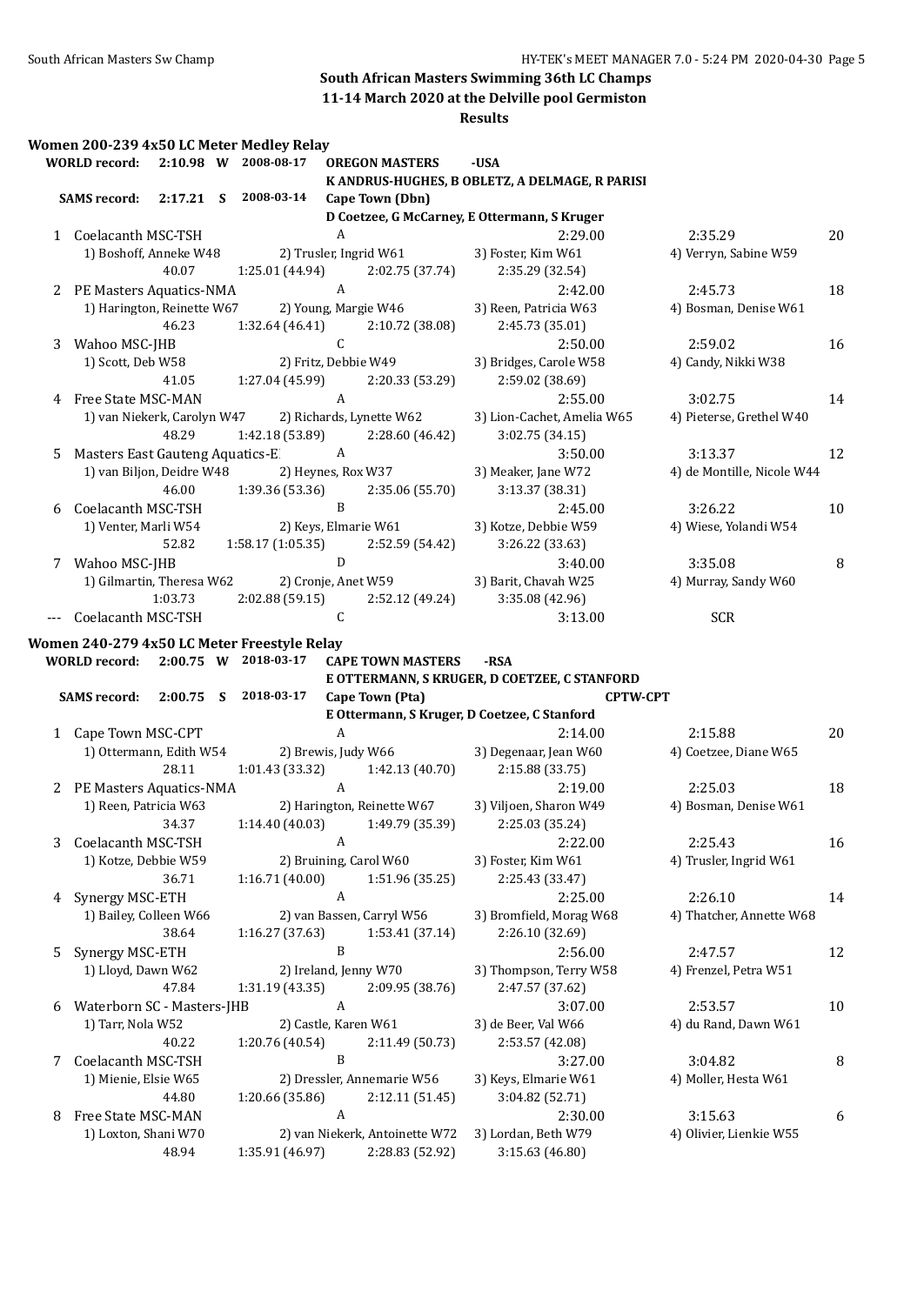**11-14 March 2020 at the Delville pool Germiston**

|   | <b>WORLD</b> record:       |                 |   | Women 240-279 4x100 LC Meter Freestyle Relay<br>4:36.74 W 2019-07-21 |              | <b>NORTH TEXAS LONESTAR - USA</b>  |                                                |                        |    |
|---|----------------------------|-----------------|---|----------------------------------------------------------------------|--------------|------------------------------------|------------------------------------------------|------------------------|----|
|   |                            |                 |   |                                                                      |              |                                    | S STONE, K HENDERSON, L MORRISON, J WOOLSLAYER |                        |    |
|   | <b>SAMS record:</b>        |                 |   | 4:39.62 S 2016-03-18                                                 |              | Cape Town (Dbn)                    |                                                | <b>CPTW-WP</b>         |    |
|   |                            |                 |   |                                                                      |              |                                    | S Kruger, D Coetzee, G McCarney, C Stanford,   |                        |    |
|   | 1 Coelacanth MSC-TSH       |                 |   |                                                                      | A            |                                    | 5:50.00                                        | 5:42.28                | 20 |
|   | 1) Verryn, Sabine W59      |                 |   |                                                                      |              | 2) Kotze, Debbie W59               | 3) vd Berg, Elsje W64                          | 4) Trusler, Ingrid W61 |    |
|   |                            | 38.08           |   | 1:21.11 (1:21.11)                                                    |              | 2:00.60 (39.49)                    | 2:43.44 (1:22.33)                              |                        |    |
|   |                            | 3:32.32 (48.88) |   | 3:52.99 (1:09.55)                                                    |              | 5:04.22 (1:11.23)                  | 5:42.28 (1:49.29)                              |                        |    |
|   | 2 Cape Town MSC-CPT        |                 |   |                                                                      | A            |                                    | 5:40.00                                        | 5:48.02                | 18 |
|   | 1) Brewis, Judy W66        |                 |   |                                                                      |              | 2) Southgate, Jennifer W53         | 3) Zundorf, Lenchen W76                        | 4) Bihl, Kate W50      |    |
|   |                            | 36.93           |   | 1:17.64 (1:17.64)                                                    |              | 2:02.39 (44.75)                    | 2:52.10 (1:34.46)                              |                        |    |
|   |                            | 3:41.53 (49.43) |   | 4:36.82 (1:44.72)                                                    |              | 5:10.46 (33.64)                    | 5:48.02 (1:11.20)                              |                        |    |
|   | 3 Coelacanth MSC-TSH       |                 |   |                                                                      | B            |                                    | 7:15.00                                        | 6:49.74                | 16 |
|   | 1) Sandri, Angelika W70    |                 |   |                                                                      |              | 2) Mienie, Elsie W65               | 3) Bruining, Carol W60                         | 4) McLaren, Isabel W71 |    |
|   |                            | 47.33           |   | 1:44.22 (1:44.22)                                                    |              | 2:33.22 (49.00)                    | 3:28.20 (1:43.98)                              |                        |    |
|   |                            | 4:10.24 (42.04) |   | 4:56.38 (1:28.18)                                                    |              | 5:48.22 (51.84)                    | 6:49.74 (1:53.36)                              |                        |    |
|   | 4 Wahoo MSC-JHB            |                 |   |                                                                      | $\mathsf{C}$ |                                    | 7:50.00                                        | 7:20.57                | 14 |
|   | 1) Cronje, Anet W59        |                 |   |                                                                      |              | 2) Gilmartin, Theresa W62          | 3) Lawless, Helen W71                          | 4) Bridges, Carole W58 |    |
|   |                            | 51.62           |   | 2:01.95 (2:01.95)                                                    |              | 2:53.80 (51.85)                    | 3:55.89 (1:53.94)                              |                        |    |
|   |                            | 4:45.11 (49.22) |   | 5:42.09 (1:46.20)                                                    |              | 6:27.83 (45.74)                    | 7:20.57 (1:38.48)                              |                        |    |
|   |                            |                 |   |                                                                      |              |                                    |                                                |                        |    |
|   |                            |                 |   | Women 240-279 4x50 LC Meter Medley Relay                             |              |                                    |                                                |                        |    |
|   | <b>WORLD</b> record:       |                 |   | 2:19.90 W 2018-03-16                                                 |              | <b>CAPE TOWN MASTERS</b>           | -RSA                                           |                        |    |
|   |                            |                 |   |                                                                      |              |                                    | D COETZEE, C STANFORD, E OTTERMANN, S KRUGER   |                        |    |
|   | <b>SAMS</b> record:        |                 |   | 2:19.90 S 2018-03-16                                                 |              | Cape Town (Pta)                    |                                                | <b>CPTW-CPT</b>        |    |
|   |                            |                 |   |                                                                      |              |                                    | D Coetzee, C Stanford, E Ottermann, S Kruger   |                        |    |
|   | 1 Cape Town MSC-CPT        |                 |   |                                                                      | A            |                                    | 2:35.00                                        | 2:41.29                | 20 |
|   | 1) Coetzee, Diane W65      |                 |   |                                                                      |              | 2) Donnelly, Chris W63             | 3) Degenaar, Jean W60                          | 4) Landman, Ingrid W53 |    |
|   |                            | 38.83           |   | 1:30.01(51.18)                                                       |              | 2:06.80 (36.79)                    | 2:41.29 (34.49)                                |                        |    |
| 2 | Synergy MSC-ETH            |                 |   |                                                                      | A            |                                    | 2:39.00                                        | 2:56.58                | 18 |
|   | 1) Bromfield, Morag W68    |                 |   |                                                                      |              | 2) Thatcher, Annette W68           | 3) Bailey, Colleen W66                         | 4) Clark, Rosemary W72 |    |
|   |                            | 40.78           |   | 1:26.40 (45.62)                                                      |              | 2:12.22 (45.82)                    | 2:56.58 (44.36)                                |                        |    |
| 3 | Coelacanth MSC-TSH         |                 |   |                                                                      | A            |                                    | 3:04.00                                        | 3:07.54                | 16 |
|   | 1) Janssens, Geraldine W76 |                 |   |                                                                      |              | 2) Jv Vuuren, Hannatjie W61        | 3) Bouwer, Marieke W57                         | 4) Bruining, Carol W60 |    |
|   |                            | 46.09           |   | 1:40.74 (54.65)                                                      |              | 2:27.78 (47.04)                    | 3:07.54 (39.76)                                |                        |    |
|   | 4 Free State MSC-MAN       |                 |   |                                                                      | A            |                                    | 3:05.00                                        | 3:30.90                | 14 |
|   |                            |                 |   | 1) van Niekerk, Antoinette W72 2) Olivier, Lienkie W55               |              |                                    | 3) Loxton, Shani W70                           | 4) Lordan, Beth W79    |    |
|   |                            | 56.55           |   |                                                                      |              | 1:44.98 (48.43) 2:39.78 (54.80)    | 3:30.90 (51.12)                                |                        |    |
|   | Cape Town MSC-CPT          |                 |   |                                                                      | B            |                                    | 2:59.00                                        | <b>SCR</b>             |    |
|   | Synergy MSC-ETH            |                 |   |                                                                      | B            |                                    | 3:50.00                                        | <b>SCR</b>             |    |
|   |                            |                 |   |                                                                      |              |                                    |                                                |                        |    |
|   |                            |                 |   | Women 280-319 4x50 LC Meter Freestyle Relay                          |              |                                    |                                                |                        |    |
|   | <b>WORLD</b> record:       |                 |   | 2:23.58 W 2019-08-25                                                 |              | <b>OREGON MASTERS</b>              | -USA                                           |                        |    |
|   |                            |                 |   |                                                                      |              |                                    | J GETTLING, J WARD, M TOPPEL, K ANDRUS-HUGHES  |                        |    |
|   | <b>SAMS</b> record:        | 2:29.63         | S | 2018-03-17                                                           |              | <b>Phoenix (Pta)</b>               |                                                | <b>PHOE-JHB</b>        |    |
|   |                            |                 |   |                                                                      |              | M Davie, A Jones, S Leuner, M Mons |                                                |                        |    |
|   | 1 Phoenix MSC-JHB          |                 |   |                                                                      | A            |                                    | 2:33.00                                        | 2:37.53                | 20 |
|   | 1) Rollnick, Marissa W69   |                 |   |                                                                      |              | 2) Jones, Anne W75                 | 3) Crawford, Linda W70                         | 4) Mons, Maureen W69   |    |
|   |                            | 38.07           |   | 1:18.12 (40.05)                                                      |              | 1:59.57 (41.45)                    | 2:37.53 (37.96)                                |                        |    |
| 2 | Phoenix MSC-JHB            |                 |   |                                                                      | B            |                                    | 3:20.00                                        | 3:03.02                | 18 |
|   | 1) Vorster, Merryll W64    |                 |   |                                                                      |              | 2) Gooch, Joelle W65               | 3) Leuner, Sue W81                             | 4) Hulley, Jane W78    |    |
|   |                            | 48.01           |   | 1:29.72 (41.71)                                                      |              | 2:19.17 (49.45)                    | 3:03.02 (43.85)                                |                        |    |
| 3 | Coelacanth MSC-TSH         |                 |   |                                                                      | A            |                                    | 3:06.00                                        | 3:07.64                | 16 |
|   | 1) vd Berg, Elsje W64      |                 |   |                                                                      |              | 2) Sandri, Angelika W70            | 3) McLaren, Isabel W71                         | 4) Rees, Jane W76      |    |
|   |                            | 45.87           |   |                                                                      |              |                                    |                                                |                        |    |
|   |                            |                 |   | 1:32.25 (46.38)                                                      | A            | 2:17.17 (44.92)                    | 3:07.64 (50.47)                                |                        |    |
| 4 | Synergy MSC-ETH            |                 |   |                                                                      |              |                                    | 3:33.00                                        | 3:26.34                | 14 |
|   | 1) Gray, Ann W72           |                 |   |                                                                      |              | 2) Berridge, Barbara W69           | 3) Griffiths, Bronwen W66                      | 4) Angelos, Merle W75  |    |
|   |                            | 1:02.92         |   | 1:50.64 (47.72)                                                      |              | 2:39.08 (48.44)                    | 3:26.34 (47.26)                                |                        |    |